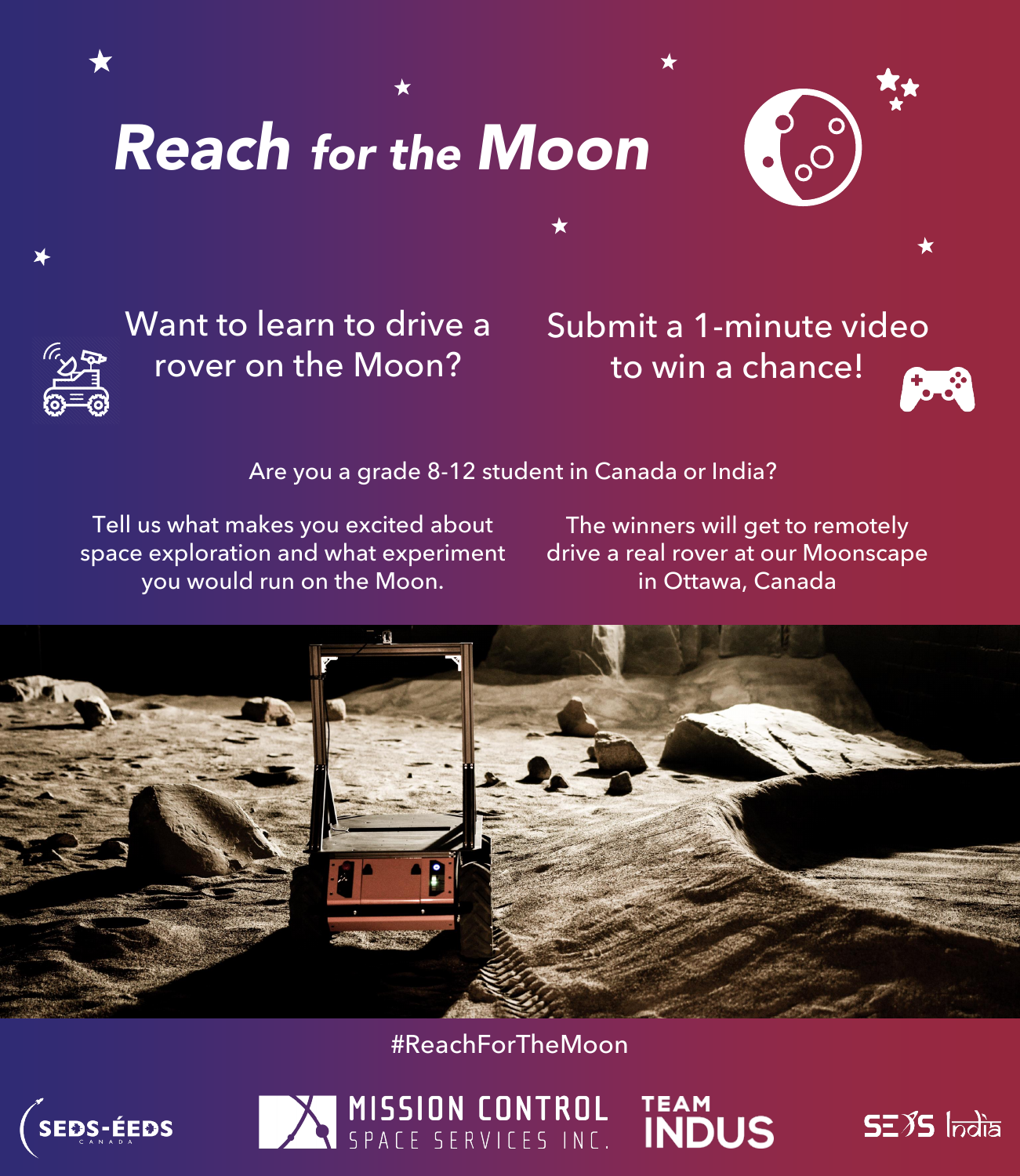



### Meet our video contest judges!



★

Dr. Tanya Harrison

Director of Science Strategy Planet Labs



Dr. Andrew Rader Natalie Panek

Mission Manager SpaceX



Senior Engineer Systems Design MDA Space

 $S<sub>2</sub>$  $S<sub>5</sub>$   $|<sub>rod</sub>$  $|<sub>5</sub>$ 

**TEAM**<br>INDUS

#ReachForTheMoon